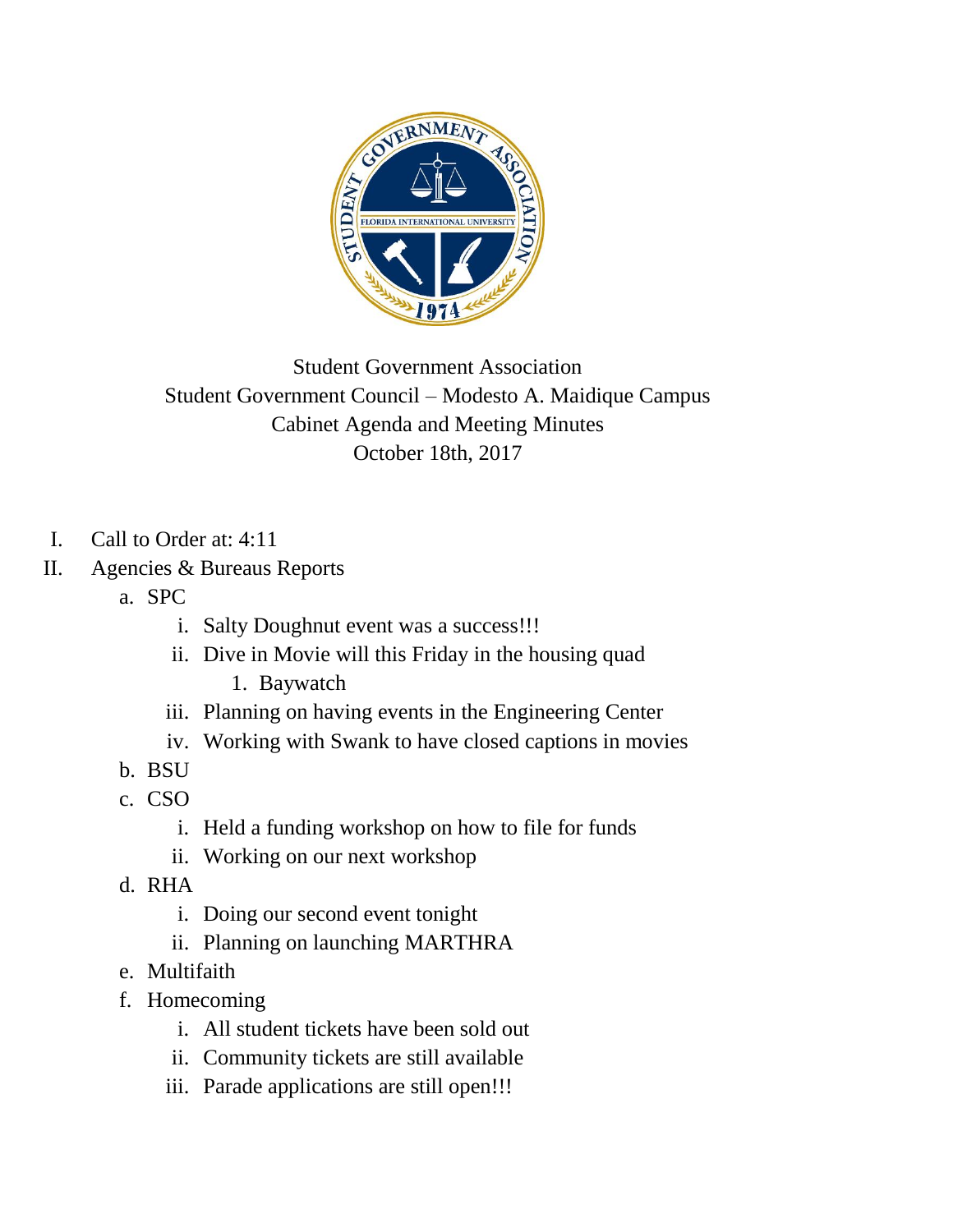#### III. Cabinet Reports:

#### **i. Secretary of Internal Affairs**

- 1. United Way meeting discussing several important things
	- a. More than 300 hundred Puerto Rico students are coming to FIU for a workshop
- 2. Cabinet Calendar
- 3. Black out event will be Tomorrow!!
- 4. MMC will be having a general picture at 4pm
	- a. PC steps
	- b. You must RSVP
- 5. Homecoming canning event
	- a. Please try and show support

# **ii. Secretary of Media Relations**

- 1. Recorded 'Krista's Top 5 Tailgate Tips" for Homecoming Game
- 2. E-flyers are in the making for Camila's marketing transportation campaign
- 3. Please, if you do anything for FIU, send me pictures!
- 4. Hosted our weekly PP meeting (virtually)
- 5. Senator and Cabinet Headshots

# **iii. Secretary of Leadership and Development**

- 1. Sent out Student Leader Survey, waiting on feedback.
- 2. Submitted form for leadership summit video.
- 3. Review Survey feedback and submit it to Dr. Lunsford.
- 4. Start working on video and set up schedule to market Leadership

Summit when registration opens up in December.

#### **iv. Secretary of Sustainability**

- 1. Picked up again on Sweetwater project
	- a. Will be going to the site today to see what we are missing
- 2. Started collecting data for GRF
- 3. Meeting with sustainability next week
- 4. We have over 4,000 trees planted through Ecosia

# **v. Secretary of Governmental Relations**

1. Survey to get students opinions on various issues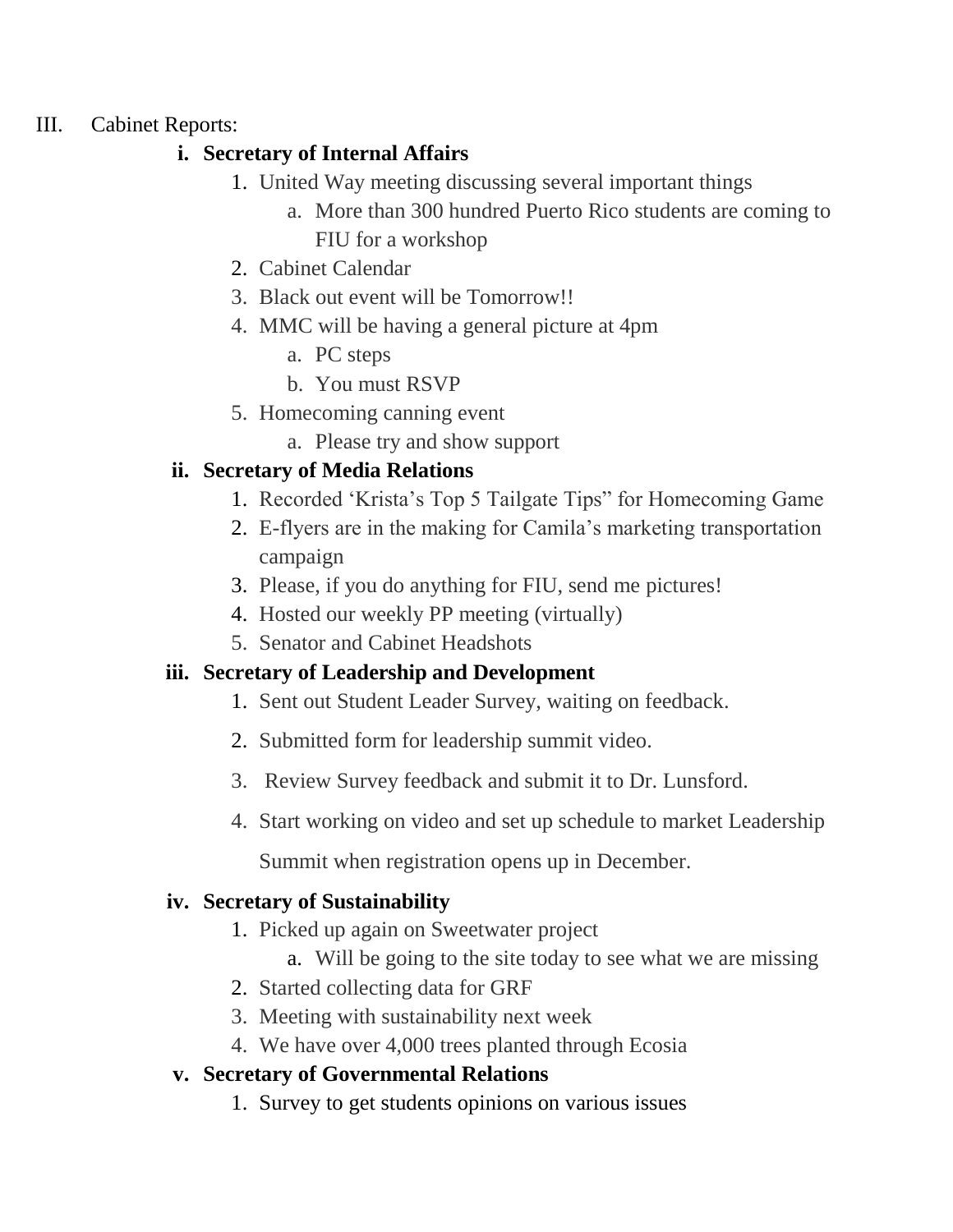- 2. We will have it open for about a week.
	- a. Please participate and encourage students
- 3. Rally in Tally
	- a. Advocating for
		- i. Bright Futures
		- ii. Mental Health
		- iii. Allocating a textbook text

#### **vi. Secretary of Educational Programs**

- 1. Weekly Meeting (10/10)
- 2. First session with CLS
- 3. Composed email to send out to various councils for Intern collaboration in events.
- 4. Coordinated events for interns to attend and help.
- 5. Participation in SGA Open house
- 6. Continue planning retreat
	- a. Weekly Intern meeting (10/17)
		- i. Narrowed down five initiatives from retreat to one to

present to Jose and Krista to further develop it.

- 7. United Way event planning continuation and finalization
	- a. T-shirt design Idea
	- b. Communicate with BBC Intern program and send out design for intern T-shirt.
	- c. Order T-shirts.

#### **vii. Secretary of Student Life affairs**

- 1. Met with RHA, invited Senators to attend their midnight munchies event.
- 2. Contacted Panther Dining
	- a. Waiting on their response
- 3. Working with Res Life to improve residence halls social media.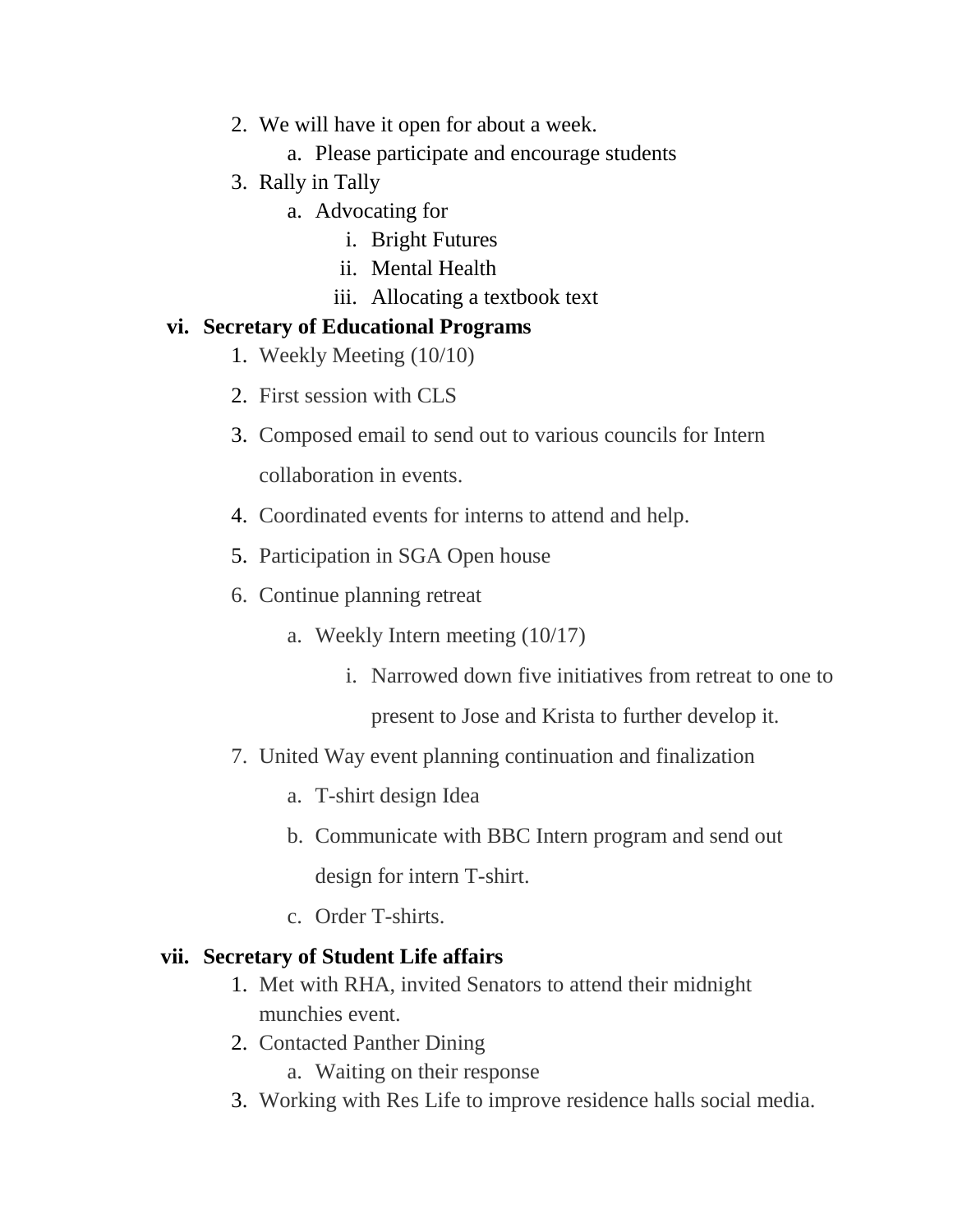#### **viii. Elections Commissioner**

- 1. Meeting with Krista, Jose and Sara
- 2. For the committee I am allowed to have 6 members
	- a. (1 Deputy Elections Commissioner and 6 Board members.
- 3. Duties outlined(5):
	- a. Candidate Packets, Campaign Regulations, Candidates Information Sessions, Public Records, and Candidates Debate.
- 4. Candidates Packet and Public Records.
- 5. Public Records and Candidates Packet.
- 6. Campaign Regulations and Candidates Debate.
- 7. Candidate Debate and Campaign Regulations.
- 8. Candidates Information Sessions and Help with everything else.
- 9. Analysis of Elections code
	- a. Section 5:
		- i. Political Parties, outline of what they do.
		- ii. Only registered helpers (FIU Students) allowed to help campaign.
	- b. Section 6:
		- i. Social Media: SnapChat, Twitter, Gram, and Facebook.
		- ii. Create a Social Media account to control violations and post.
		- iii. Have to provide such information to elections board, have complete control over it, allow us to follow them, make it a requirement in application process.
- 10.Linking that back to section 4.
- 11.Meeting with Cooper.
	- a. Wants to help elections board with dealing with Violations .

#### **ix. Secretary of Diversity and Inclusion**

1. working on getting through all of the submissions to fish out

quality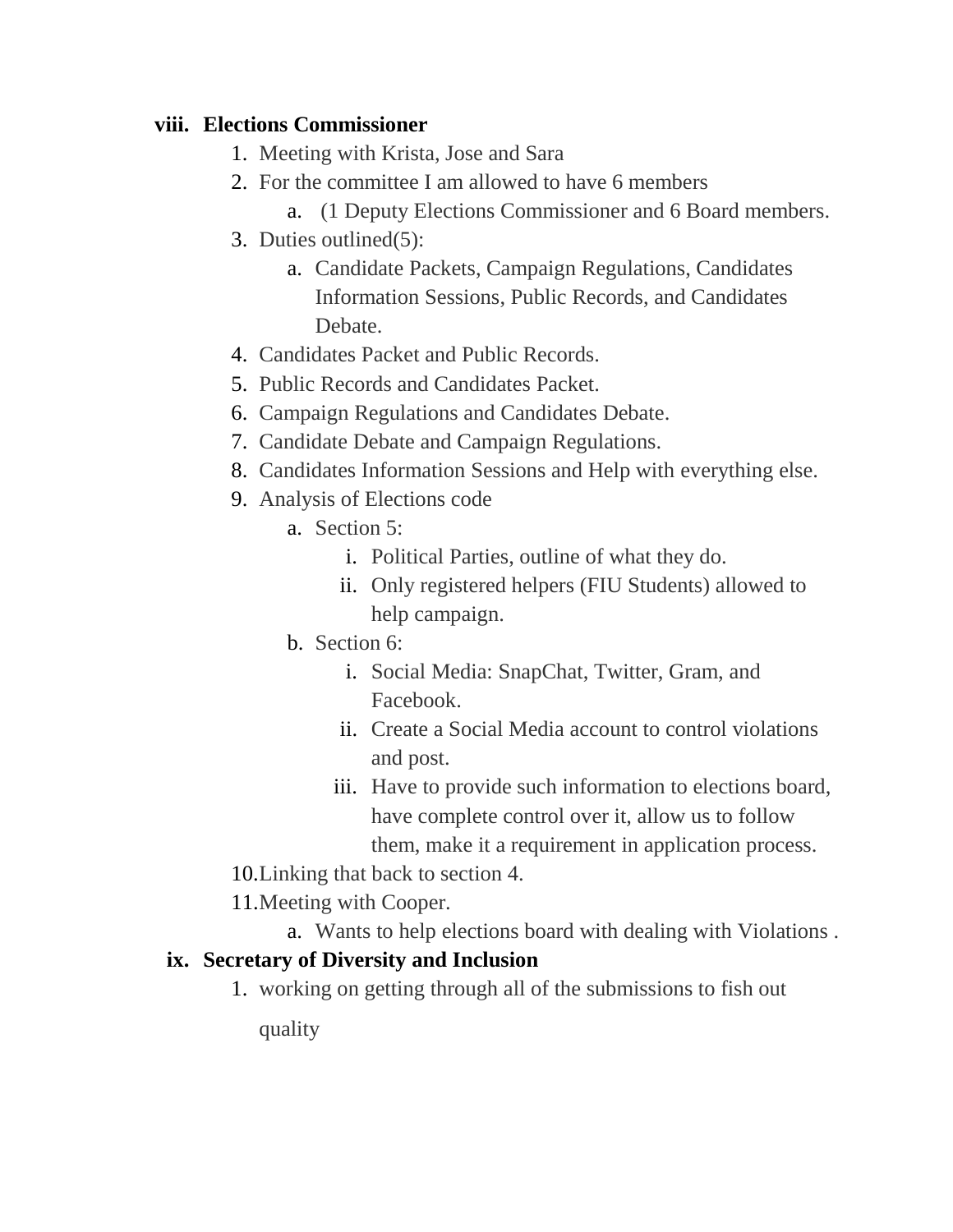- 2. Express trip *this weekend*, invited senators and the rest of the school
- **3. Black out THURSDAY @ 4:30p**
	- **a. Wear Black!!**

# **x. Secretary of Academic and Health Affairs**

- 1. Received confirmation on Ideas with Food Pantry (Email)
- 2. Started Collaboration with Speaker Pro-Tempore
- 3. (Meeting)
- 4. Potential Collaboration with BBC Vice-President
- 5. (Speaker Pro-Tempore is contacting her)
- 6. Split up Workload (Who to contact)
	- a. Keandre ~ Food Pantry Advocacy
	- b. Camila  $\sim$  Finish4.fiu.edu/Translating the Metrics
	- c. Jackie ~ Mental Health Advocacy
- 7. Filmed first Krista's Top 5: Tailgate Edition (Coming Soon)
- 8. Followed up with Know Your Numbers Campaign (Email)

# **xi. Secretary of Transportation**

- 1. GPE Shuttle E-Flyer design DONE
- 2. Free transportation during Thanksgiving break
- 3. Conference Call (Bus.com)
- 4. Survey to get feedback on location

# **xii. Secretary of Veterans Affairs**

- 1. Met with SVA advisor
- 2. Actions concerning budget
- 3. Working on orientation
- 4. Working with other organizations to possibly collaborate on events

# **xiii. Secretary of University Affinity**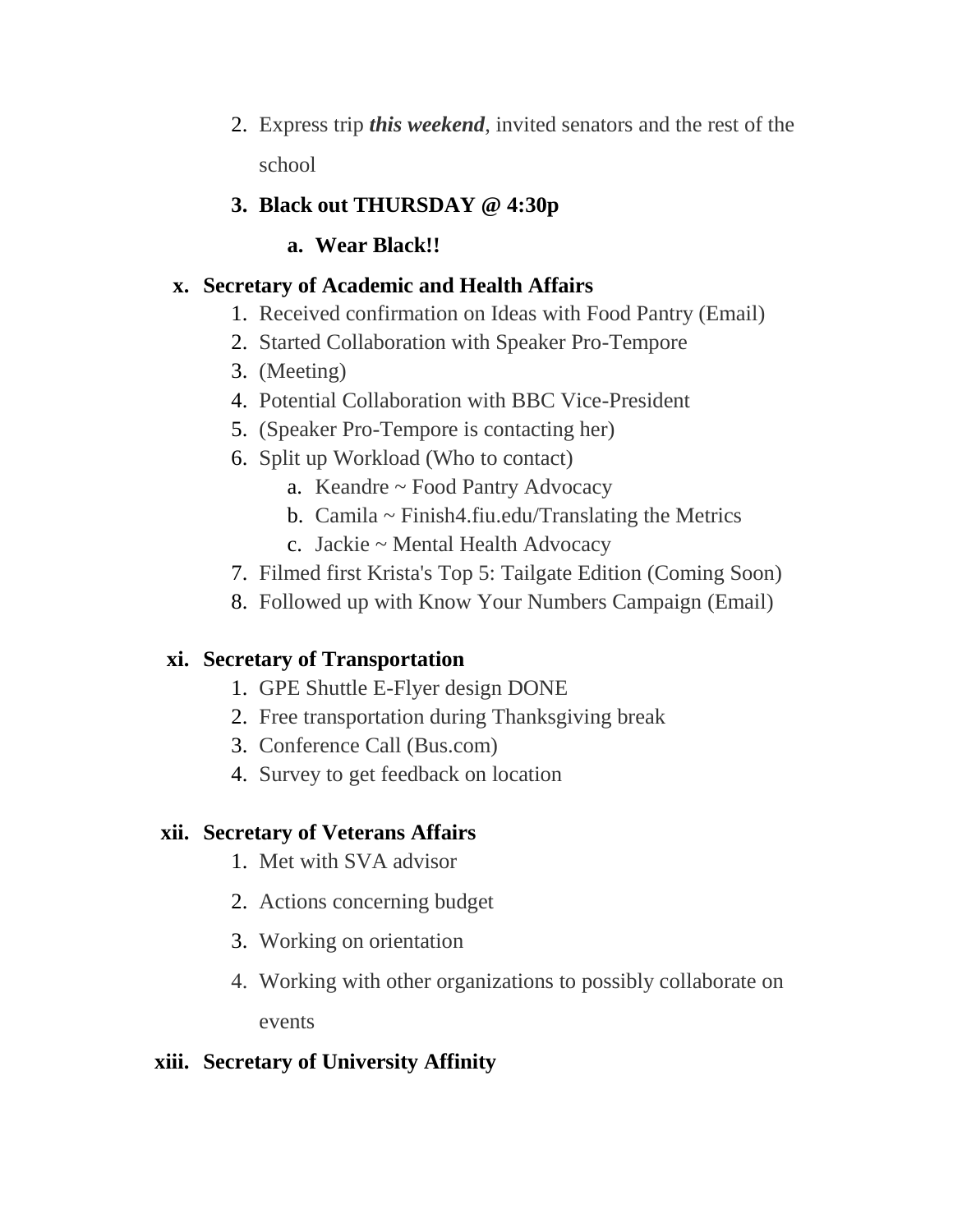- 1. **Athletics:** Men's soccer is STILL undefeated at 8-0-3, also ranked 14th in the country
	- a. Football beat Tulane on Saturday 23-10! 4-2 is now our record

# 2. **Traditions: BRICK TRADITION IS IN MOTION**

a. **Assembling committee for traditions book soon**

### 3. **Rowdies:**

a. Celebrating Roary's birthday on November 1st in GC! Stop

by for some sweets, trivia, and giveaways!

# IV. Cabinet Breakout Session

- V. Chief of Staff Report:
	- **a. BSU BLACKOUT DAY** 
		- **i. Tomorrow at 4:30 pm**
	- b. Cabinet Reports
		- i. Due Mondays at Midnight.
	- c. Cabinet Meetings
		- i. Excuses to miss a meeting must be turned in **24 hours** in advance to

deputies or to me.

- d. Cabinet Office Hours
	- i. Cabinet/Office Hour excuses must be turned in **24 hours** in advance to deputies.
- VI. President Report
	- a. Wear your SGA polos next week on
	- b. On Wednesday we wear NAVY
	- c. Dining Dollars
		- i. Board of Trustee Meeting Next week
			- 1. October 23rd
	- d. SGA mentor program for those students from Puerto Rico